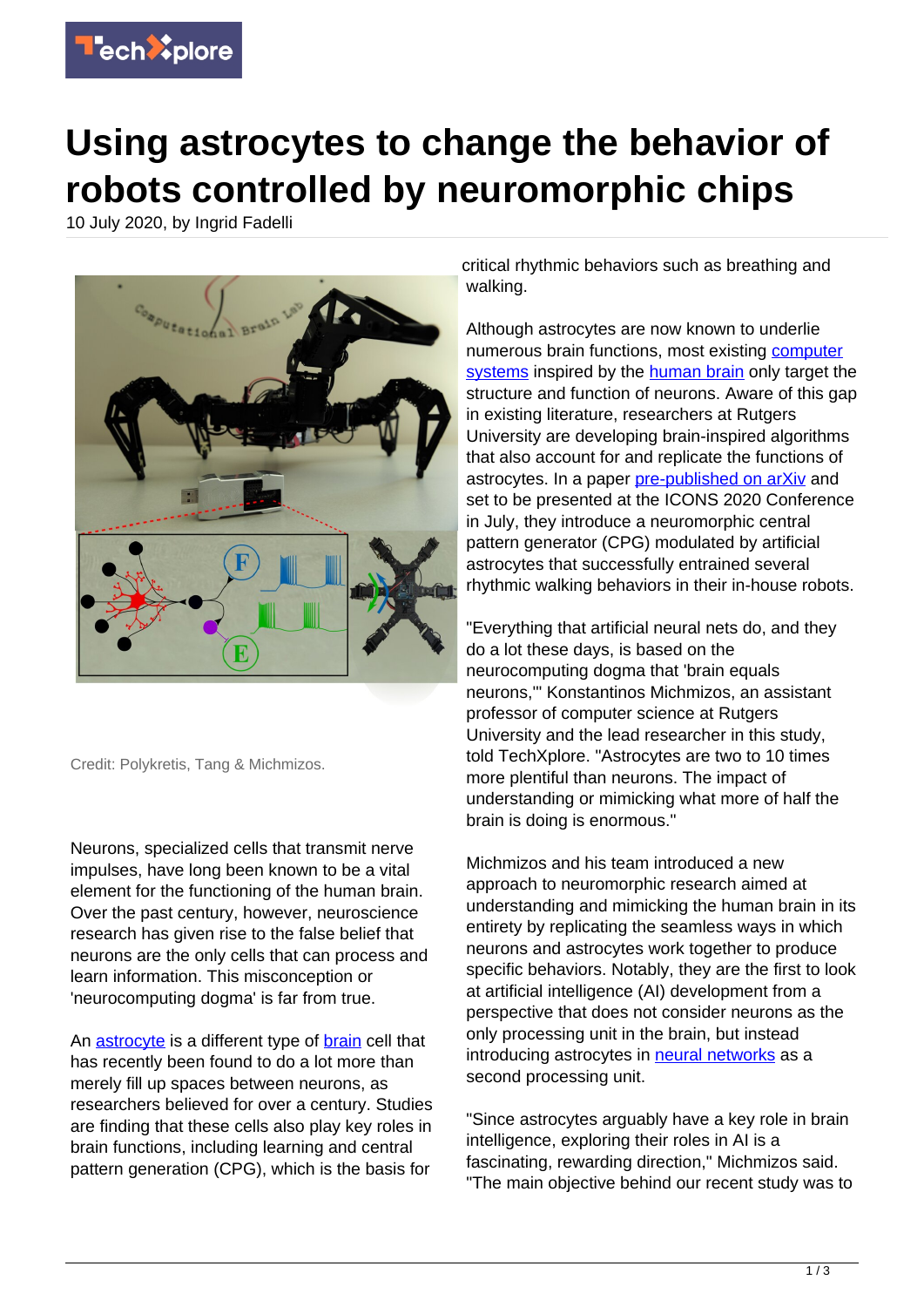

understand the mysterious language that neurons and astrocytes use to talk to each other as we learn, think and act on our world, by building algorithms inspired by this mysterious dialog in our brain."

First, Michmizos' lab designed computational models that describe what happens inside an astrocyte when it communicates with neurons as they receive and send nerve impulses. They then used these models as building blocks for spiking neuronal-astrocytic networks, which were embedded into neuromorphic chips that can control robots. In their recent study, they used Intel's Loihi neuromorphic chips.

In the system devised by the researchers, robotic functions emerge naturally from the plastic interaction between artificial neurons and astrocytes. Therefore, their CPG's structure and functioning differs greatly from mainstream learning CPG controller is essential for a mobile legged algorithms, which focus only on neurons and do not robot deployed in a real-world setting. But there are take full advantage of current knowledge about how other ways to explore this work by understanding the brain works.



Credit: Polykretis, Tang & Michmizos.

"Astrocytes sense the world and change the neuronal activity and the emerging robotic behavior," Michmizos said. "By allowing astrocytes to change how neurons talk to each other, the

network changes how it controls the legged robot without changing its topography. This plastic cellular function that changes how neurons transmit [nerve impulses](https://techxplore.com/tags/nerve+impulses/) in time is a fundamentally different approach from the mainstream learning algorithms that can only change the network's structure."

Typically, neuromorphic chips are used to realize simple neuron models that only reproduce part of the activity of cells in the human brain. Michmizos and his team are among the first to successfully implement neurons capable of more complex behaviors (e.g., bursting behavior) on a neuromorphic chip.

"Our findings demonstrate how astrocytes can control the neuronal component in a spiking network and improve the controller's robustness to noise and adaptability," Michmizos said. "From a brain-morphic point of view, having a low-energy better how different brain cells can work together as one network."

So far, Michmizos and his team have demonstrated the effectiveness of their CPG by using it to control the walking behavior of a six-legged robot in a simulated environment. Their system achieved remarkable results, allowing the robot to move efficiently at different speeds without being impacted by external sensory disturbances.

"We know a lot about our body, for instance we know what is happening in the heart and in our lungs," Michmizos said. "The brain is the only organ that is hiding its secrets from us. It is an untapped frontier. We now know that brain intelligence, even its diseases emerge from this interaction between neurons and astrocytes. That is why understanding astrocytes will revolutionize how we mimic the brain's intelligence and influence how we treat brain diseases."

The new approach to neuromorphic computing introduced by Michmizos' Lab opens up new possibilities for AI development. The approach has already been incorporated into the curriculum for a computing course at Rutgers University developed